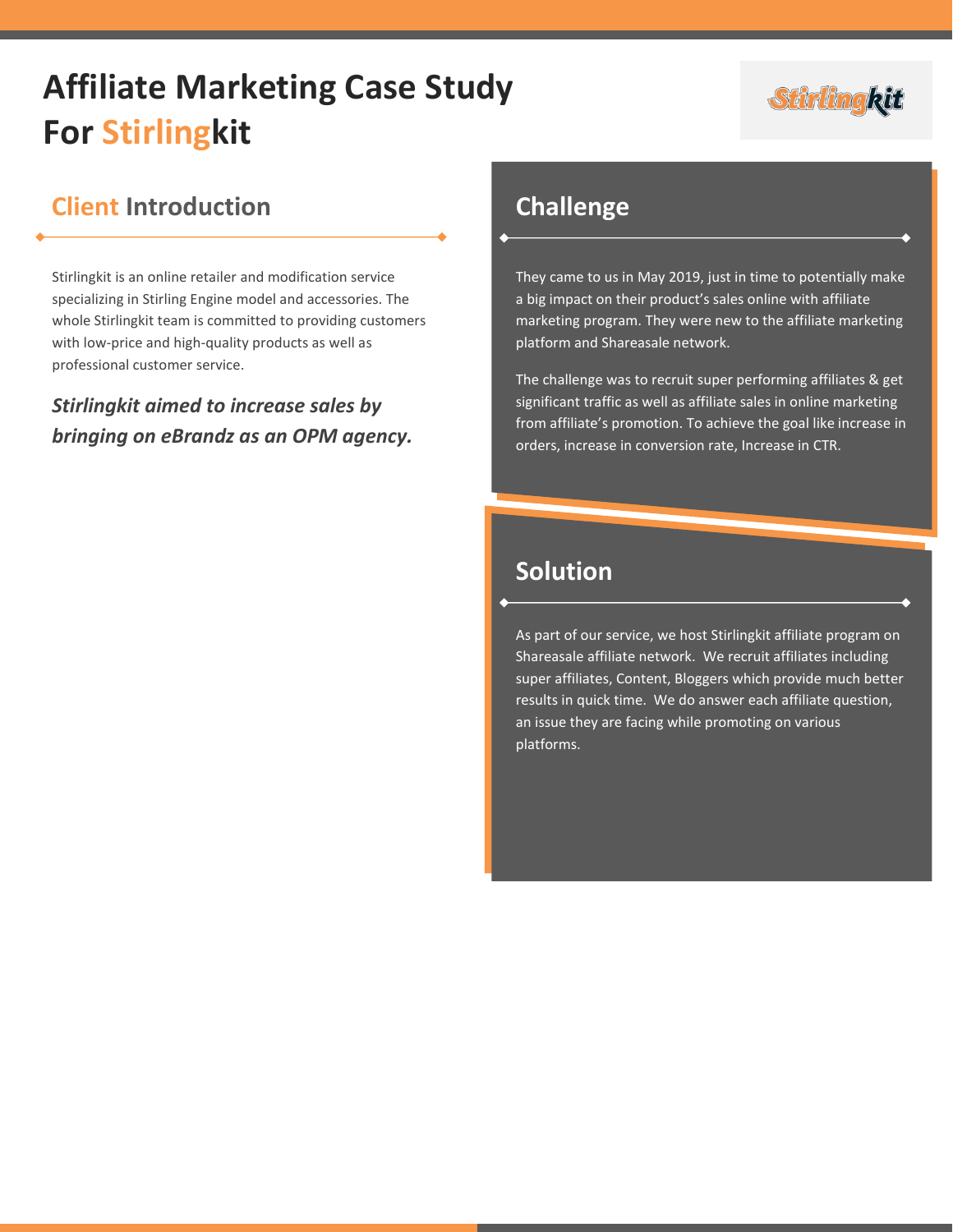#### **Placement and Promotions of Stirlingkit**





POPULAR ! **Amy Adele** 

 $\circ$